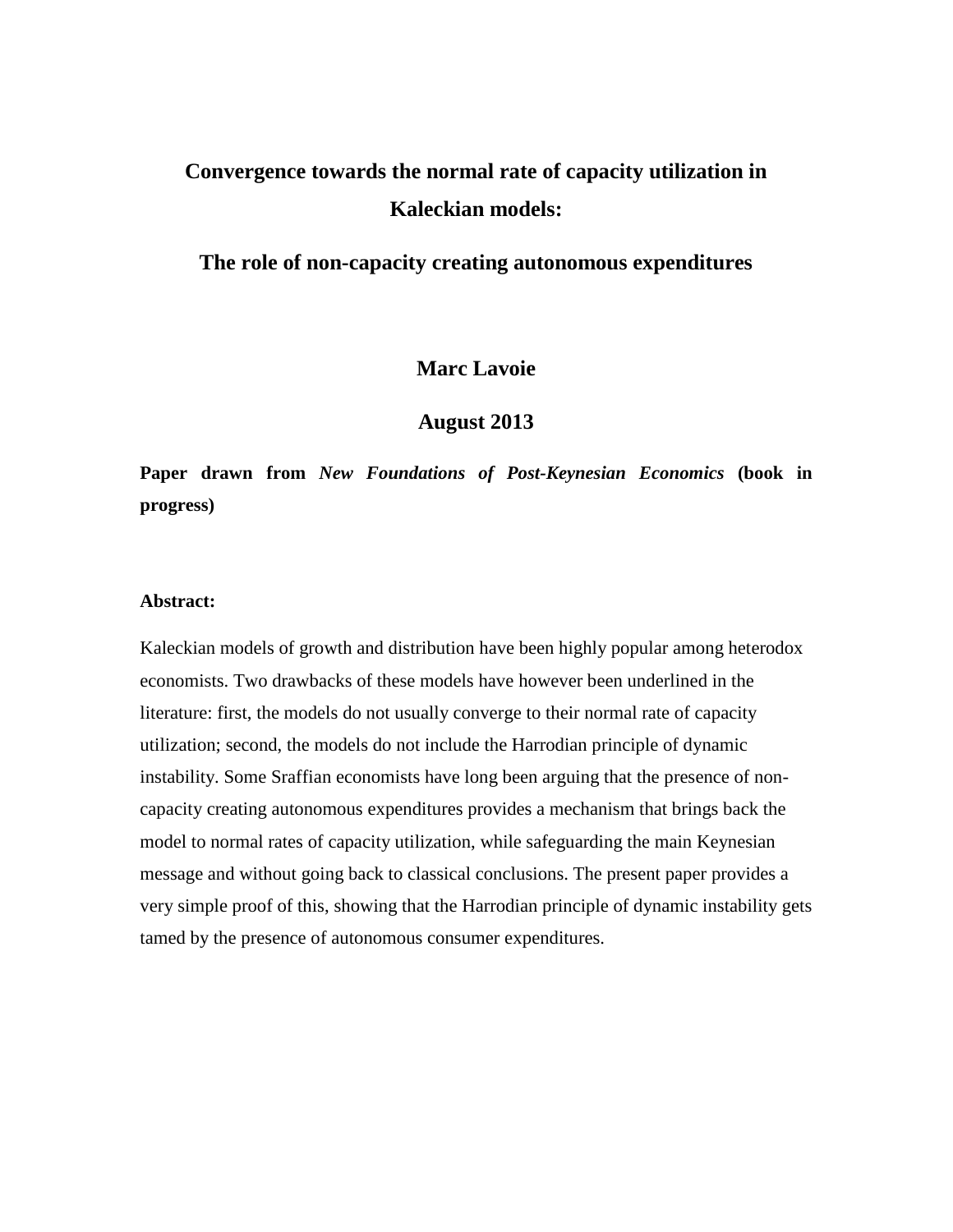A key feature of the Kaleckian model is that the rate of capacity utilization is endogenous. In the canonical model, or even in the post-Kaleckian model, there is thus nothing that will bring back the actual rate of capacity utilization towards its normal value. This criticism of Kaleckian models was made early on by Auerbach and Skott (1988) and Committeri (1986; 1987). In their view, the normal rate of capacity is an optimal rate of utilization that firms try to achieve, at least over the long run. Therefore, entrepreneurs would not be content unless the targeted rate of capacity utilization is realized: 'It is inconceivable that utilization rates should remain significantly below the desired level for any prolonged period' (Auerbach and Skott, 1988, p. 53). The only possible steady state is one in which the actual rate of utilization is equal to its normal or targeted level. This leads to the belief that the only consistent steady-state analysis is one where those two rates are equal, i.e., what Vianello (1985) calls 'fully adjusted positions'. In these positions, the actual rate of profit will also turn out to be equal to the normal rate of profit, otherwise it will not, as pointed out in the following quote:

The possibility of capacity utilization being different from its planned degree in the long run would have an important implication for theories of distribution and accumulation....The *realized* rate of profit emerging from the interplay between distribution and effective demand may not be inversely related to the real wage, even in situations that the authors seem not to think limited to the short period; another way to say this is that the  $\ldots$  normal rate of profit  $r_n$  (i.e. the rate of profit technically obtainable at the normal utilization degree with [the real wage rate] taken at its current level) may diverge from its realized rate, even for long periods of time. Now, we do not wish to quarrel with this reasonable proposition: the *observed* rate of profit is very unlikely to coincide with  $r_n$ , even in terms of averages covering long periods of time, although we might suspect that after all, there must exist *some* connection between the two rates. The model, however, contains no element for the exploration of this connection, as it implies a persistent and systematic divergence between [the actual and the normal degree of capacity utilization]. (Committeri, 1986, pp. 170-1)

If the actual rate of capacity must eventually be equal to a *given* normal rate, then the rate of utilization is not an endogenous variable in the long period any more, which is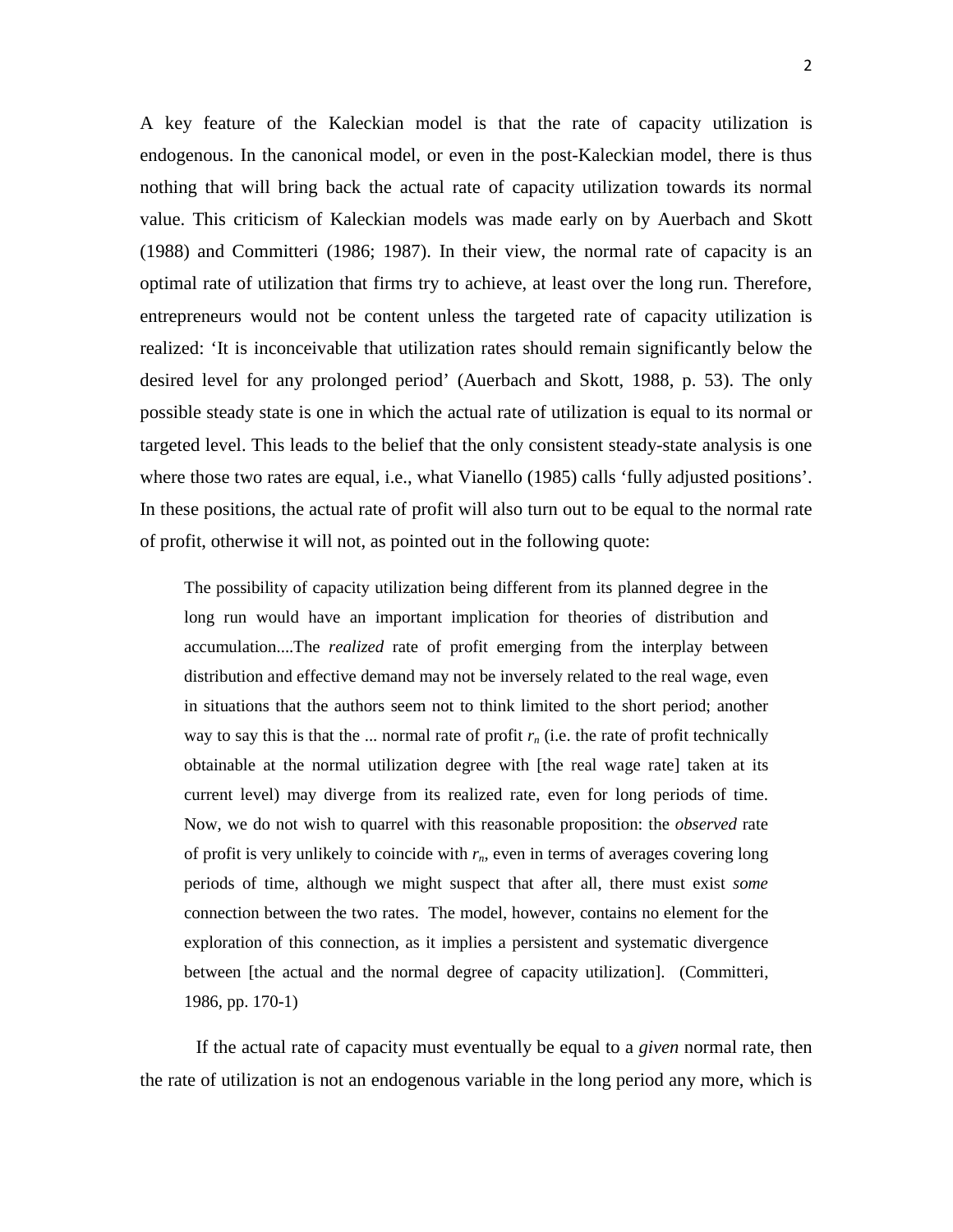likely to put in jeopardy many of the results achieved by the Kaleckian model. This objection to the Kaleckian model is highlighted by the use of investment equation (6.12) or (6.12A) which makes an explicit reference to a normal rate of utilization or to a 'planned' degree of utilization of capacity as Steindl (1952, p. 129) calls it. This investment function, reproduced below, is based on the distinction between undesired and desired excess capacity, or between the actual rate and the normal rate of capacity utilization, respectively denoted by *u* and *un*:

$$
g^{i} = \gamma + \gamma_{u}(u - u_{n}) \tag{6.12A}
$$

It is obvious from the above equation that if the actual rate of utilization turned out to be equal to the normal or desired rate, the actual rate of growth would be equal to *γ*. As Committeri (1986, p. 173) and Caserta (1990, p. 152) point out, if firms are content about the degree of capacity utilization that is being achieved and do not desire to have it changed, one concludes that the rate of accumulation desired by firms should be equal to the expected growth rate of sales. It is clear from equation (6.12A) that the exogenous parameter *γ* then represents this expected growth rate of sales. If it is assumed that the actual rate of capacity utilization  $u$  is larger than the planned rate  $u_n$ , the actual rate of growth *g* must be larger than the expected growth rate of sales *γ*. Committeri argues that this cannot be a consistent solution: in a proper steady-state model, expectations of sales growth and of spare capacity should be realized. When using investment equation (6.13), this objection seems much weaker, but still there remains the issue of the normal rate of capacity utilization.

Several answers, consistent or inconsistent with Kaleckian analysis, have been provided to this conundrum, and here we outline one of them. This is the mechanism tied to an exogenous growth component. This mechanism has been proposed by Franklin Serrano (1995a, 1995b) under the name of the Sraffian supermultiplier. His intent is to show that some Keynesian results will still hold despite the actual rate of capacity utilization being brought back to its normal level in the long run. There are thus two Sraffian positions on this issue. There are those Sraffians who support the analysis of the supermultiplier with its normal rate of capacity utilization, such as Serrano, Bortis (1997), Sergio Cesaratto (2013) and Oscar DeJuan (2005); and there are those, like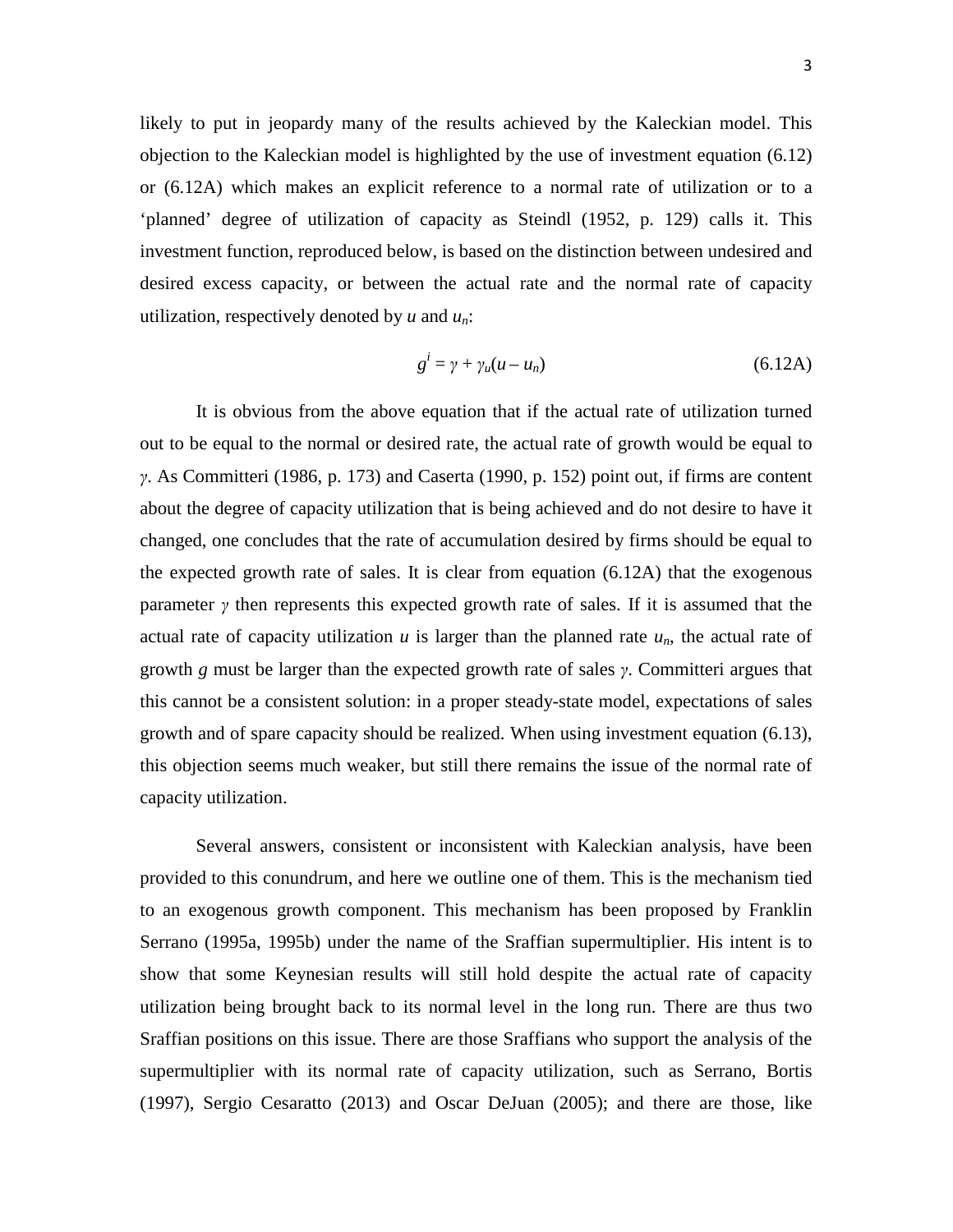Roberto Ciccone, Man-Seop Park, Antonella Palumbo and Attilio Trezzini, who deny that rates of utilization are at their normal levels, either continuously or on average.

The crucial point made by Serrano is that the average propensity to save will move endogenously when there are autonomous consumption expenditures, even if the marginal propensity to save and the profit share are constant. This will be the case both in the short run, when autonomous consumption is a given, and in the medium run when growth occurs, with autonomous consumption growing at some given rate different from the rate of accumulation. The simplest way to put this is to write a new saving equation:

$$
g^s = s_p \pi u/v - z \tag{6.57}
$$

with  $z = Z/K$ , where *Z* are the autonomous consumption expenditures of the capitalists, and hence where *z* is the ratio of autonomous expenditures to the capital stock.

There is thus some similarity between this variable *Z* and the autonomous expenditures that we called *A* or *a* in equation (5.2) when dealing with our model of employment in Chapter 5. The main difference is that *Z* only contains autonomous expenditures which do not lead to the creation of productive capacity. It should be further noted that here the marginal propensity to save out of profits is  $s_p$ , the marginal propensity to save out of national income is  $s_p\pi$ , while the average propensity to save out of national income is  $s_p \pi - zv$ . Thus even if  $s_p$  and  $\pi$  are constant, the average propensity to save will be endogenous as long as *z* is itself endogenous.

The main point that Serrano wishes to make is that saving can adjust to investment even when assuming that the marginal propensity to save, income distribution and the rate of utilization are all constant. The argument is thus that the 'Keynesian Hypothesis' is more general than previously thought, since it does not need to rely on an endogenous rate of utilization in the long run, in contrast to the Kaleckian approach.

There is however a second point that Serrano wishes to make. Serrano believes that as long as demand expectations by entrepreneurs are not systematically biased, the average rate of capacity utilization will tend towards the normal rate of utilization and hence that the economy will tend towards a fully-adjusted position. While other Sraffians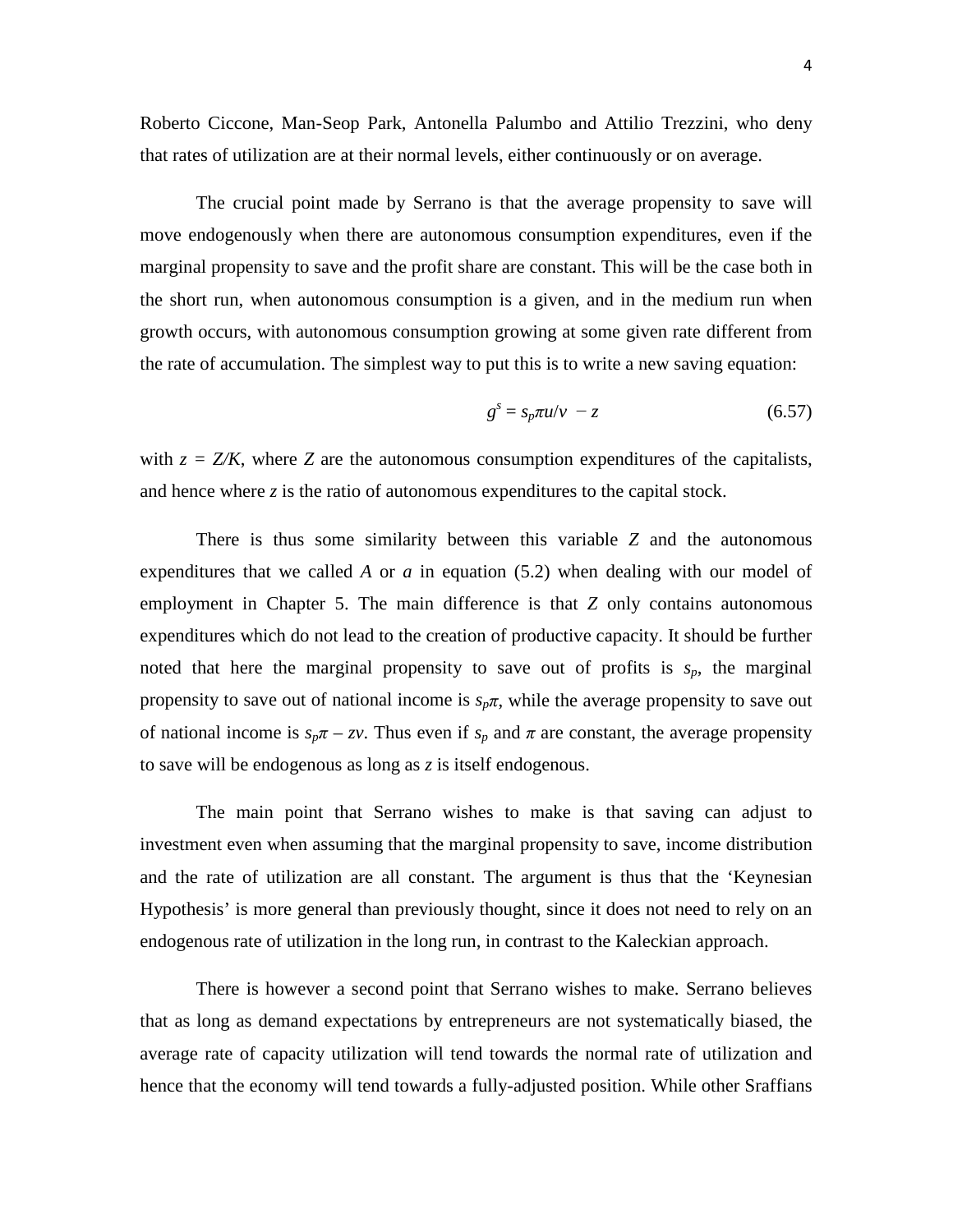have been happy to endorse Serrano's first point, many of them have argued that Serrano's second point is at best dubious (Trezzini, 1995; 1998). If the economy starts from a fully-adjusted position, it is unlikely to remain there; and when the economy gets away from a fully-adjusted position, it is unlikely to quickly come back to it, not because entrepreneurs make mistakes, but simply because the rate of capacity utilization will remain below (or above) its normal value for a long time. Thus the actual average rate of utilization cannot be equal to the normal rate of capacity utilization.

Can all this be somewhat modelled with our usual tools? Olivier Allain (2013) has recently put forward a formalization of this ultimate adjustment mechanism. His model is based on autonomous government expenditures and is thus different from what Serrano first proposed and different from what we propose here based on autonomous consumption expenditures, but Allain's article is the inspiration for all that follows in this subsection.

We thus start with the canonical Kaleckian investment function, given by equation (6.12A),  $g^i = \gamma + \gamma_u(u - u_n)$ , and the new saving equation, given by equation (6.57). In the short run, nothing special happens and all the standard Kaleckian results, such as the paradoxes of thrift and of costs hold. This is obvious from looking at the short-run solution for the rate of utilization, when the ratio *z* has not had time to change:

$$
u^* = \frac{(\gamma - \gamma_u u_n + z)v}{s_p \pi - v\gamma_u} \tag{6.58}
$$

Let us now consider a long run. The key idea here is that autonomous consumption expenditures grow at a certain rate  $g<sub>z</sub>$ , which we assume given by outside circumstances. As Serrano (1995a, p. 84), puts it, it is usually assumed that autonomous components of aggregate demand grow in line with the capital stock, but 'it seems that it is rather the size of the economy itself that depends partially on the magnitude (and rates of growth) of these autonomous components of final demand'. Serrano refers to Kaldor (1983, p. 9) to provide support for this reversal of causality. Other post-Keynesians, also assume that autonomous expenditures are the driving force: in Godley and Lavoie (2007, ch. 11), it is autonomous government expenditures; in Trezzini and Garegnani (2010), it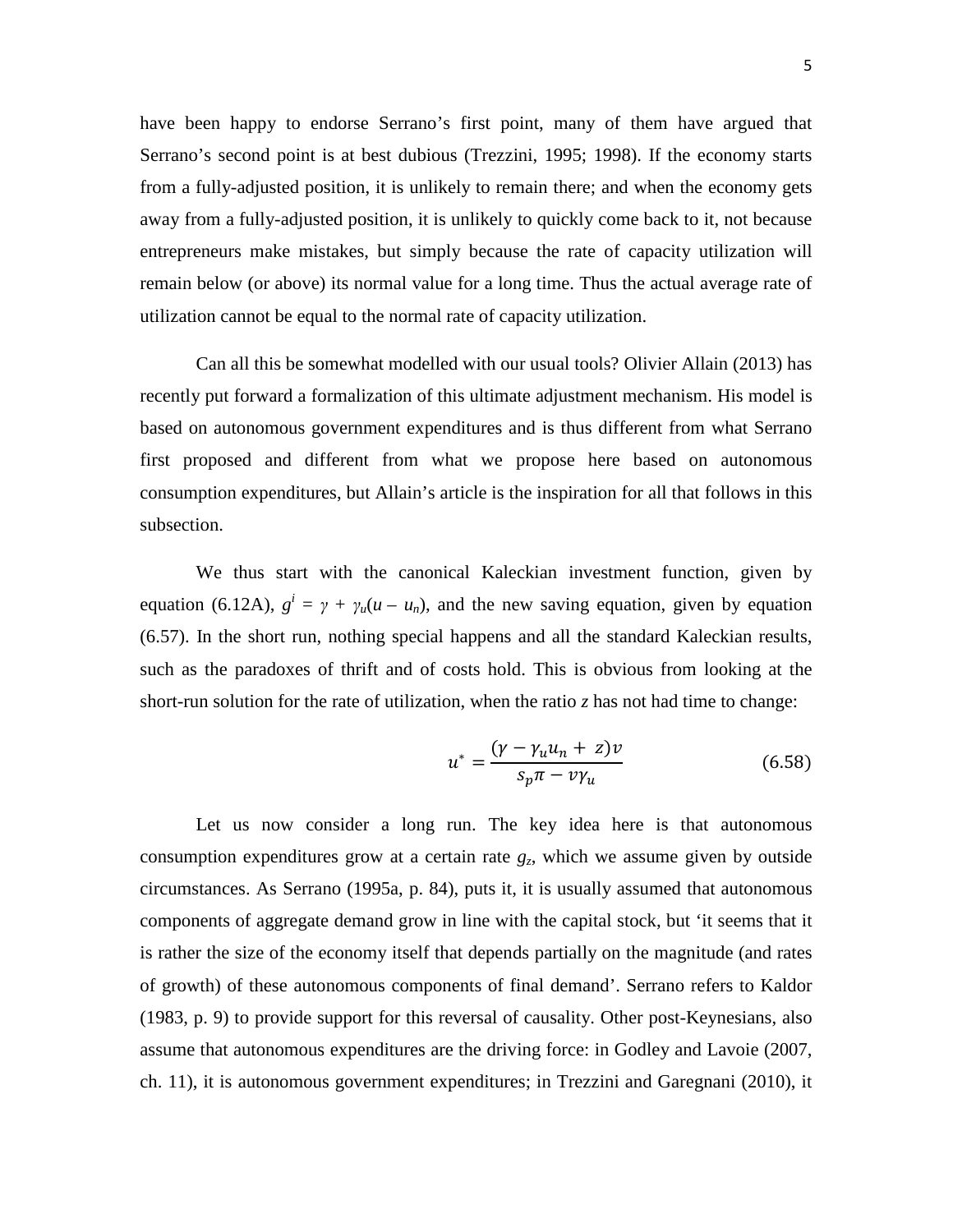is consumption expenditures. With consumer credit and lines of credit based on the value of real estate, it is clear that consumption expenditures can grow independently of income to a large extent, at least for some time (Barba and Pivetti, 2009). This increase in autonomous consumption can also be tied to the attempt to keep up with the Joneses and to 'invest' in an appropriate lifestyle, as discussed in Chapter 2.

But assuming that *Z* grows at the constant rate  $g_z$  means that the ratio  $z = Z/K$ must be changing through time, through the following law of motion that defines the growth rate of *z*:

$$
\hat{z} = \frac{\dot{z}}{z} = \hat{Z} - \hat{K} = \bar{g}_z - g = (\bar{g}_z - \gamma) - \gamma_u (u^* - u_n) \tag{6.59}
$$

The last equality is derived from the investment equation,  $g^{i} = \gamma + \gamma_{u} (u - u_{n}).$ The bar over  $g<sub>z</sub>$  is there to recall that the growth rate of autonomous expenditures is an unexplained constant. What we wish to know is whether the behaviour of  $z$  is dynamically stable or not, that is whether it will converge to a stable value. This will happen if  $d\hat{z}/dz$  is smaller than zero. From equation (6.58), we can compute what the term  $(u^* - u_n)$  is equal to:

$$
u^* - u_n = \frac{(\gamma + z)v - s_p \pi u_n}{s_p \pi - v \gamma_u}
$$
 (6.60)

Combining equations (6.60) and (6.59) we get:

$$
\hat{z} = (\bar{g}_z - \gamma) - \gamma_u \left[ \frac{(\gamma + z)v - s_p \pi u_n}{s_p \pi - v \gamma_u} \right]
$$
(6.61)

And thus taking the derivative of  $\hat{z}$  with respect to itself, we find that:

$$
\frac{d\hat{z}}{dz} = \frac{-\gamma_u v}{s_p \pi - v \gamma_u} < 0 \tag{6.62}
$$

The derivative is always negative, as long as the denominator is positive, that is, as long as there is Keynesian stability. This means that *z* will converge to an equilibrium value *z\*\**, at which the growth rates of capital and aggregate demand will be the same as the given growth rate of autonomous consumption expenditures. This also means that the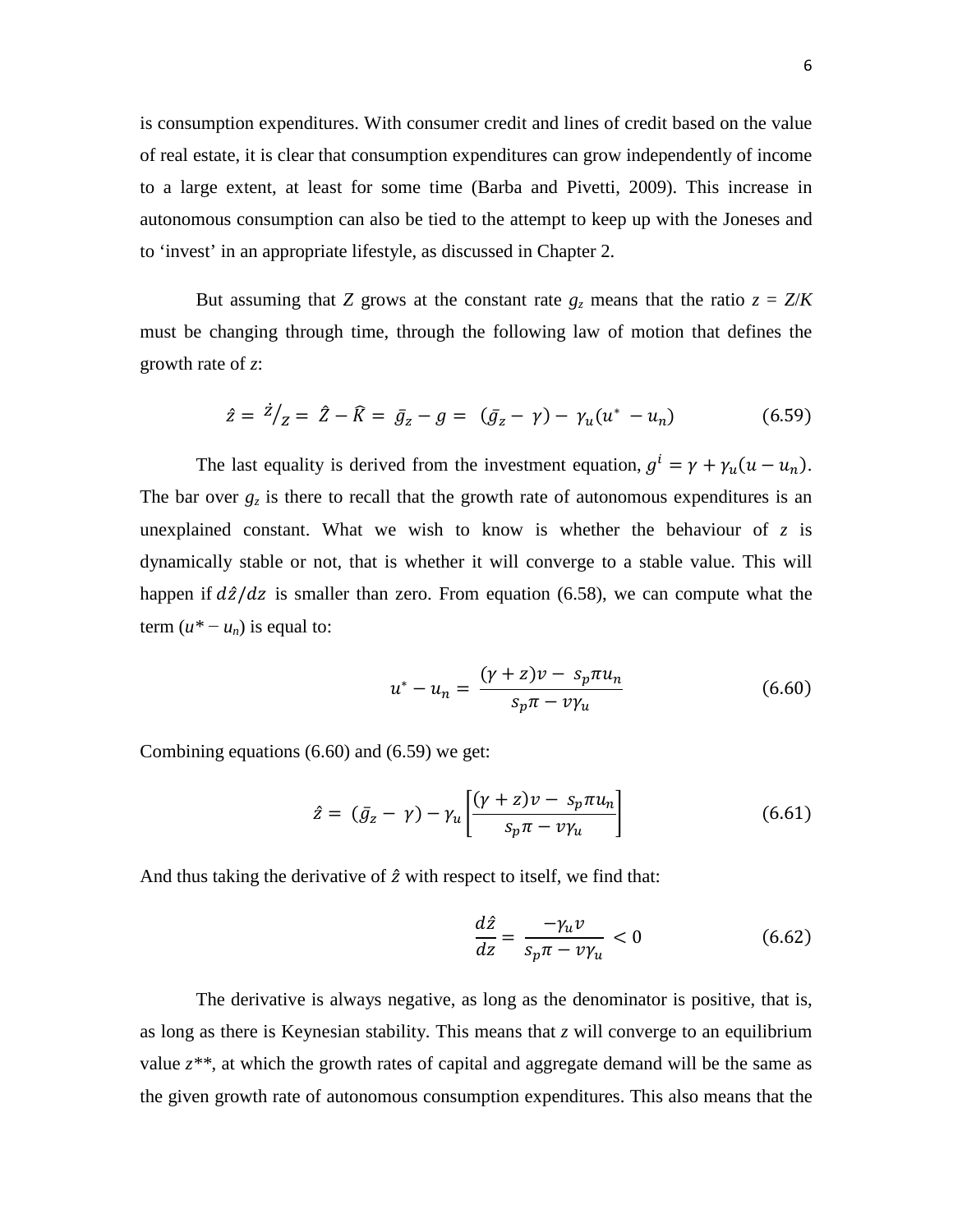long-run solutions that one could find, by assuming that at some point the growth rate of capital equates the growth rate of autonomous consumption, will indeed be realized if given enough time. In the long run,  $g^{**} = g_z$ , and hence making use first of the investment equation, and then of the saving equation, we can derive the two long-run equilibria:

$$
u^{**} = u_n + \frac{\bar{g}_z - \gamma}{\gamma_u} \tag{6.63}
$$

$$
z^{**} = \frac{s_p \pi u^{**}}{v} - \bar{g}_z \tag{6.64}
$$

At this stage, three remarks can be made. First, the mechanism designed by Serrano on its own does not achieve a normal rate of capacity utilization, since  $u^{**} \neq u_n$ . For  $u^{**} = u_n$  to be achieved, the *γ* parameter in the investment equation would need to equal *gz*. In other words, entrepreneurs would need to assess the trend growth rate of sales as being equal to the growth rate of autonomous consumption expenditures. This is recognized by supporters of the supermutiplier, who refer to perfect foresight or to correct forward-looking expectations.

Second, almost by definition, with this mechanism, we can have neither a wageled nor a profit-led regime, as we defined them earlier, since the growth rate of capital and of output eventually adjusts to the given growth rate of autonomous consumption expenditures, and also because the long-run value of the rate of utilization depends neither on the profit share nor on the marginal propensity to save out of profits. As long as there is no change to any of the four parameters in equation (6.63), any change in the profit share or in the marginal propensity to save will have no effect on the long-run value of the rate of utilization.

This leads however to a third remark. While the paradox of thrift and of costs are gone in the long-run version of this model, reducing the profit share or reducing the marginal propensity to save out of profits will have a positive effect on the *levels* of capital, capacity and output. This is precisely the point made by Serrano, and it is a point that Cesaratto (2013) has emphasized recently: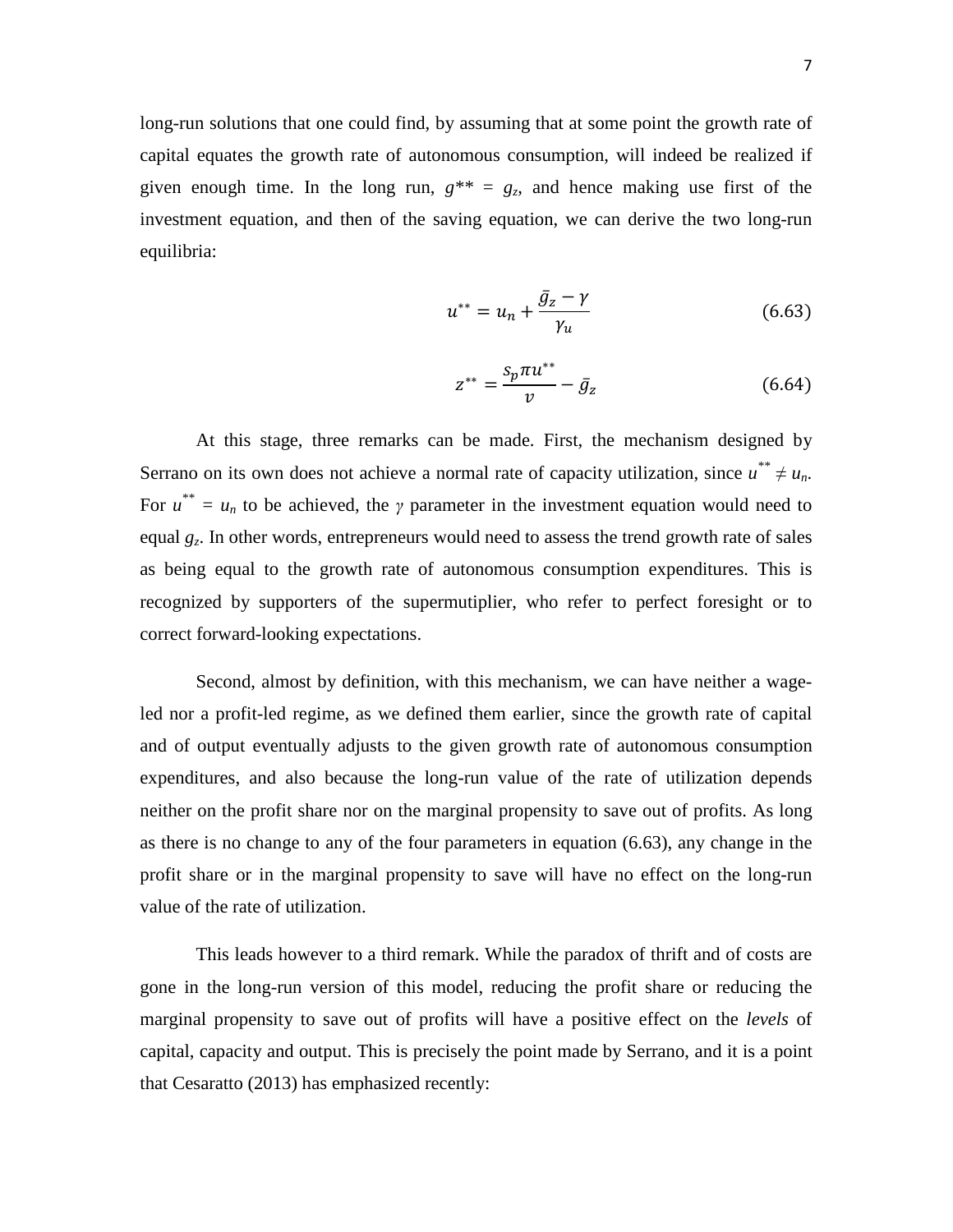That lower marginal propensity to save will increase the level of induced consumption and aggregate demand, and, consequently, also the long-period level of productive capacity. However, this will be a once-and-for-all effect. Once capacity has adjusted to the new (higher) level of effective demand implied by the higher (super) multiplier, the economy will settle back to steady growth grow at the unchanged rate given by the growth of autonomous expenditures. Therefore, on the demand side, a decrease in the marginal propensity to save brought about by the rise of the real wage will have a positive long-period level effect (on capacity output), but will have no effect on the sustainable secular rate of growth of capacity. (Serrano, 1995b, p. 138).

A fourth remark is now in order. By a strange turn of events, whereas Sraffians are usually accused by other post-Keynesians of focusing on fully-adjusted positions, several Sraffian authors have criticized Kaleckians for focusing unduly on steady states, arguing that steady-state analysis ought to be jettisoned (Trezzini, 2011, p. 143). In the example provided above by Serrano and in our little model, while the rate of capacity utilization would be the same at the beginning and at the end of the process, it will be higher during the transition process. Thus, on *average*, the rate of utilization and the growth rate of the economy are higher than at the starting and terminal points of the traverse. Thus, what these Sraffians are telling us is that more attention should be paid to the average values achieved during the traverse than to the terminal points. This is a recommendation with which all post-Keynesians could certainly agree (see for instance Henry, 1985), and it is one which is made quite explicitly by Park (1995, p. 307), who argues that the moving averages of key variables are quite distinct from their potential steady state values.

The Serrano-Allain adjustment mechanism and the appeal to average values can be illustrated with the help of Figure 6.19. Let us assume that the economy starts from a steady state where the rate of accumulation is exactly equal to the growth rate of autonomous consumption expenditures, with a rate of utilization of  $u_0^*$ . Let us now suppose that there is a decrease in the marginal propensity to save out of profits or in the share of profits. This will be associated with a rotation of the saving curve, from  $g_0^s$  to  $g_1^s$ , as shown with the help of the black arrow, since the slope of the curve will now be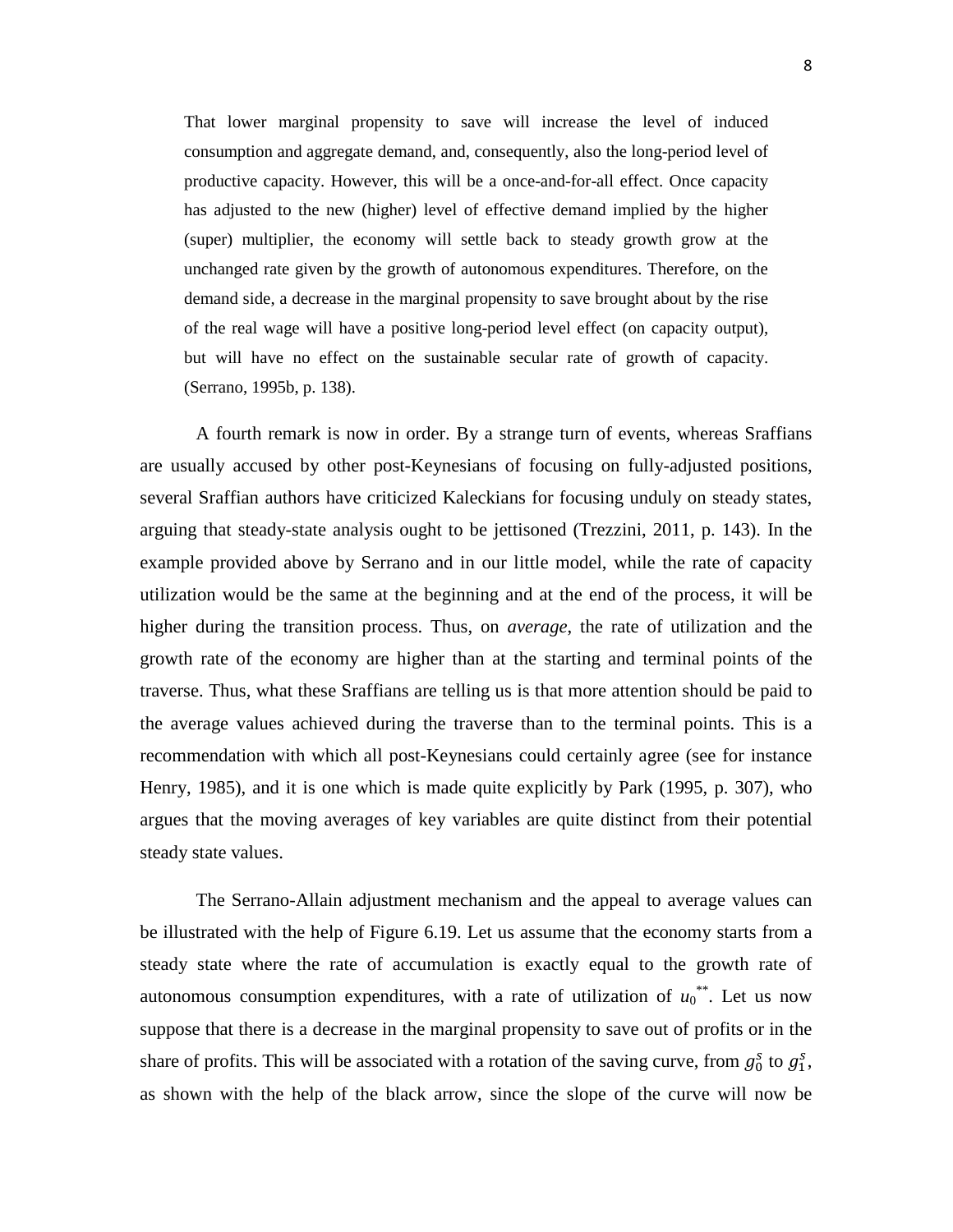smaller. In the short run, as in all Kaleckian models, this will generate an increase in the growth rate of capital and in the rate of utilization, which move to  $g_1$  and  $u_1$  in the short run. But the new equilibrium is only be a temporary one, as the new discrepancy between  $g_1$  and  $g_z$  will generate a reduction in *z* through equation (6.59). The saving curve will thus gradually shift up through time, as shown in Figure 6.19 with the help of the grey arrow, until the saving curve reaches  $g_2^s$ , at which point the rate of accumulation equates the given growth rate of autonomous consumption. As to the rate of utilization, it will be back to its initial equilibrium position, such that  $u_2^{**} = u_0^{**}$ . The change in income distribution or in the marginal propensity to save has had no impact on the equilibrium rate of utilization. However, the *average* rate of utilization and the *average* rate of growth achieved during this whole episode are higher, the economy having been run between  $u_0$ <sup>\*\*</sup> and  $u_1$  and  $g_2$  and  $g_1$  respectively during the whole transition. As a consequence, the level of output and of capacity will be higher than if there had been no increase in real wages or no decrease in the marginal propensity to save.



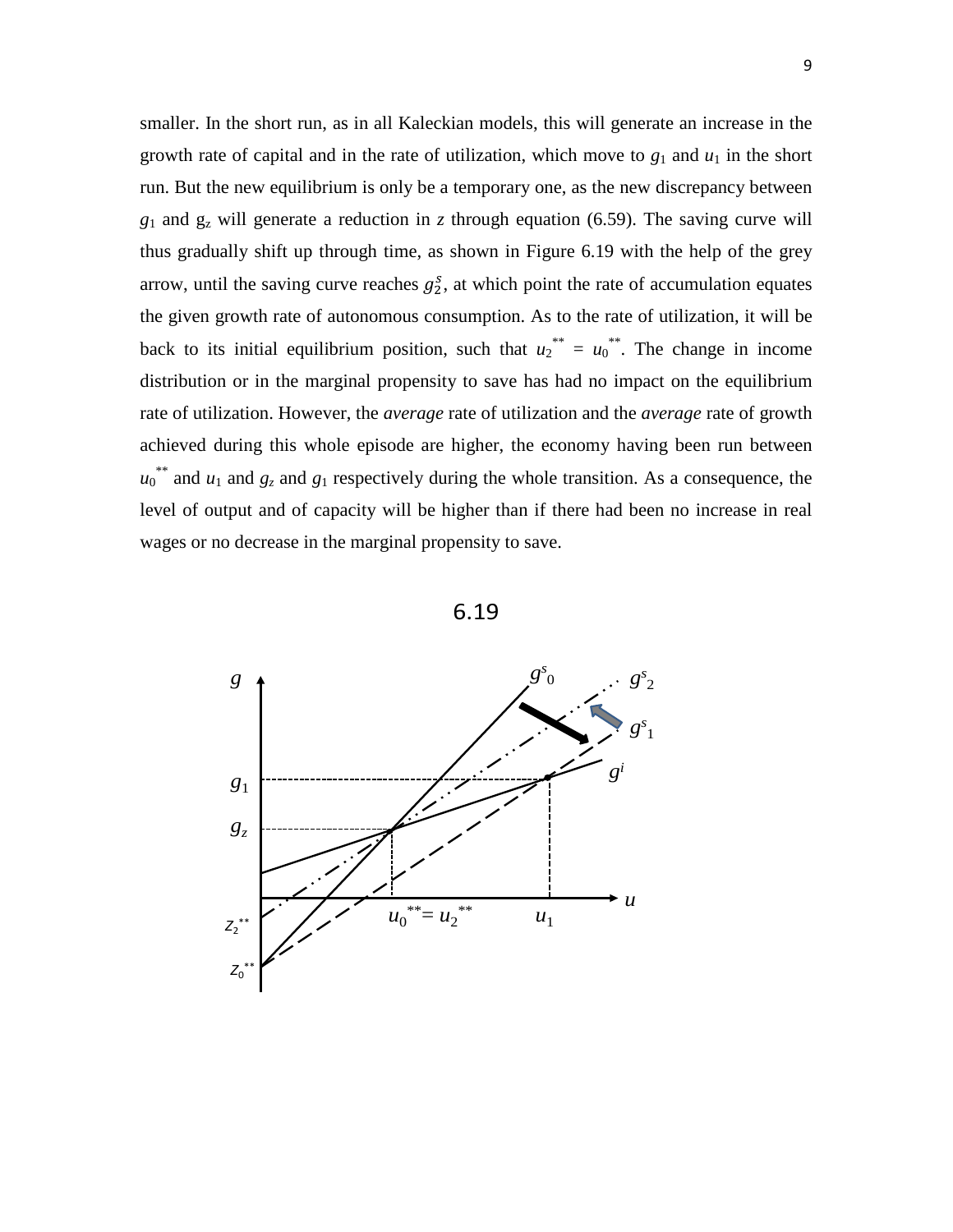Now the topic of this section is whether there is convergence towards the normal rate of capacity utilization. It is not the case here with the current adjustment mechanism. We need to combine an additional mechanism. Allain (2013) proposes to add such a mechanism, which corresponds to the case of Harrodian. For simplification purposes, we propose a slightly modified version of the Harrodian equation (6.32), where it is the rate of change, rather than the change, in the *γ* parameter of the investment function which responds to a discrepancy between the actual rate of capacity utilization and the normal rate of utilization. We thus have:

$$
\hat{\gamma} = \mu_2 (u^* - u_n), \quad \mu_2 > 0 \tag{6.65}
$$

Making use of equation (6.60) once again, the Harrodian equation becomes:

$$
\hat{\gamma} = \mu_2 \left( \frac{(\gamma + z)v - s_p \pi u_n}{s_p \pi - v \gamma_u} \right) \tag{6.66}
$$

We thus have another system of simultaneous linear dynamic equations, given by equations (6.66) and (6.61) which, omitting once more the constant terms, we can write as:

$$
\begin{pmatrix} \hat{y} \\ \hat{z} \end{pmatrix} = \begin{pmatrix} \frac{\mu_2 v}{s_p \pi - v \gamma_u} & \frac{\mu_2 v}{s_p \pi - v \gamma_u} \\ -\left(1 + \frac{v \gamma_u}{s_p \pi - v \gamma_u}\right) & \frac{-\gamma_u v}{s_p \pi - v \gamma_u} \end{pmatrix} \begin{pmatrix} \gamma \\ z \end{pmatrix}
$$
(6.67)

To find how the system described by (6.67) behaves, we need to look at the determinant of the 2x2 matrix, called *J*, and at its trace. For the system to exhibit stability and converge to an equilibrium, the determinant needs to be positive and the trace needs to be negative. We get:

$$
\text{Det } J = \frac{\mu_2 v}{s_p \pi - v \gamma_u}
$$
\n
$$
\text{Tr } J = \frac{(\mu_2 - \gamma_u)v}{s_p \pi - v \gamma_u}
$$